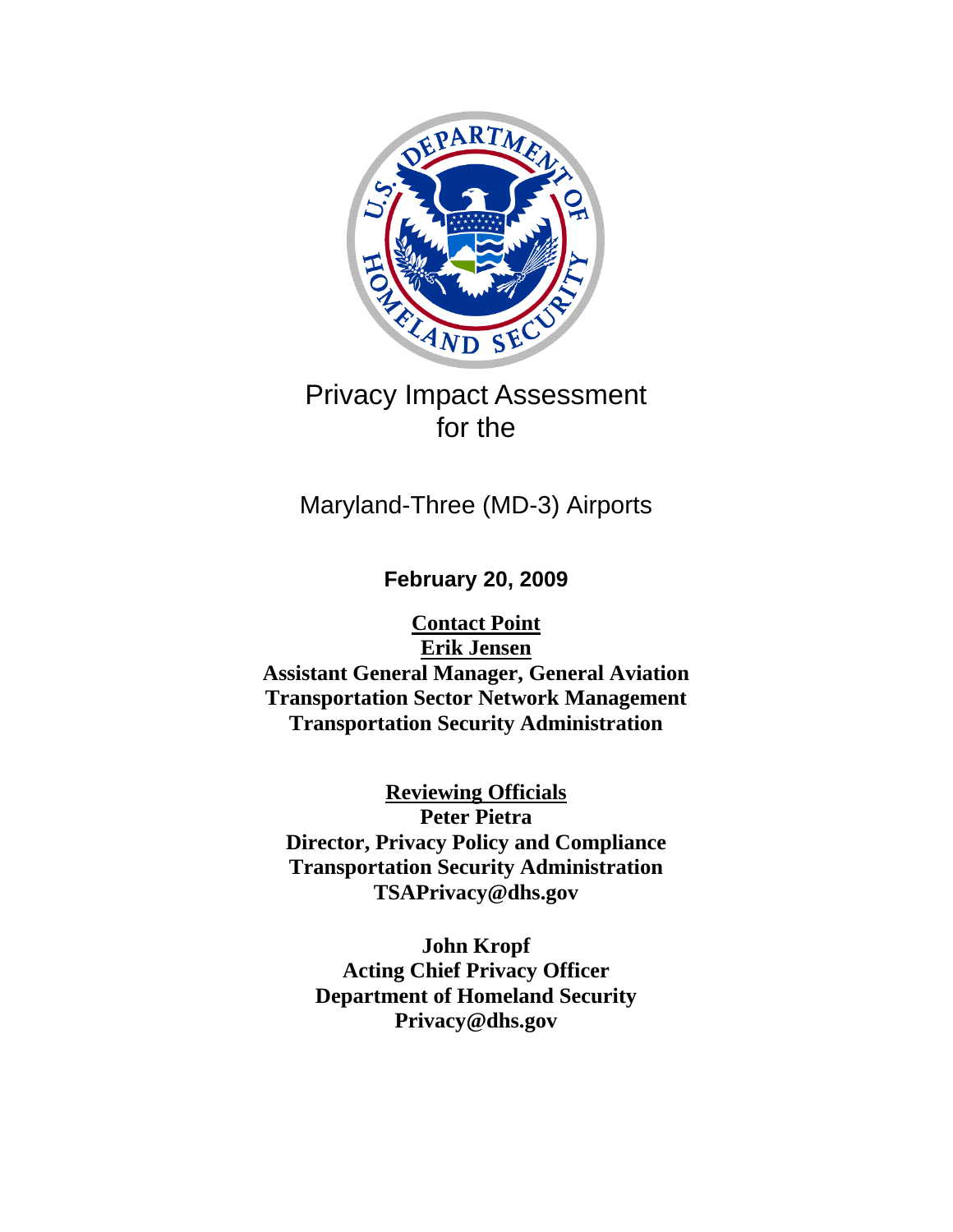

# **Abstract**

The Transportation Security Administration (TSA) conducts name-based Security Threat Assessments (STA) and fingerprint-based Criminal History Records Checks (CHRCs) on pilots who operate aircraft and apply for privileges to fly to or from the three General Aviation airports in the Washington, D.C. restricted flight zones (Potomac Airfield, Washington Executive/Hyde Field, and College Park Airport), otherwise known as the Maryland Three (MD-3) program, and for the Airport Security Coordinator (ASC)<sup>[1](#page-1-0)</sup> at a MD-3 airport. For the STA process, TSA compares the biographical information of these pilots and ASCs, hereafter referred to as individuals, against Federal terrorist, immigration, and law enforcement databases. For the CHRC, TSA forwards the fingerprints to the Federal Bureau of Investigation (FBI), which conducts fingerprint-based CHRCs on individuals.

# **Overview**

 $\overline{\phantom{a}}$ 

TSA conducts name-based STA's and fingerprint-based CHRC's on individuals who apply for privileges to fly to or from the three General Aviation airports in the Washington, D.C. restricted flight zones as part of the MD-3 program, and for the ASC at a MD-3 airport in accordance with 49 C.F.R. 1562.3.

 The STAs include name-based checks against the consolidated terrorist watch list known as the Terrorist Screening Database (TSDB) maintained by the Terrorist Screening Center (TSC)<sup>[2](#page-1-1)</sup>, and other relevant Federal immigration or law enforcement databases. In addition to undergoing the name-based STA, individuals must undergo a fingerprint-based CHRC conducted by the FBI. Fingerprints may also be shared within the DHS using DHS's US-VISIT IDENT[3](#page-1-2) system in order to perform enhanced immigration checks. The purpose of these checks is to ensure that the individuals do not pose or are not suspected of posing a threat to transportation or national security.

Each of the MD-3 airports will direct individuals to the Reagan Washington National Airport's (DCA) badging office. Once at the airport badging office, the individual will provide the DCA ASC with his or her fingerprints<sup>[4](#page-1-3)</sup> as well as biographic information. The DCA ASC sends this information over a password protected dial-up connection to a private sector service provider who collects and forwards the biographic and biometric information to TSA. TSA uses the biographic information to conduct the STA and forwards the biometric information to the FBI to conduct the CHRC. TSA adjudicates the results of the CHRC to determine if the individual has been convicted of any disqualifying criminal offenses.

<span id="page-1-2"></span><sup>3</sup>For additional information, see US-VISIT PIA and SORN at <u>www.dhs.gov/privacy</u>  $4 \text{ Pener}$  frequencies to the light to

<span id="page-1-0"></span> $<sup>1</sup>$  The Airport Security Coordinator is the official responsible for ensuring that the airport's security are implemented</sup> and followed.

<span id="page-1-1"></span> $2^2$  The TSC is an entity established by the Attorney General in coordination with the Secretary of State, the Secretary of Homeland Security, the Director of the Central Intelligence Agency, the Secretary of the Treasury, and the Secretary of Defense. The Attorney General, acting through the Director of the FBI, established the TSC in support of Homeland Security Presidential Directive 6 (HSPD-6), dated September 16, 2003, which required the Attorney General to establish an organization to consolidate the Federal Government's approach to terrorism screening and provide for the appropriate and lawful use of terrorist information in screening processes. The TSC maintains the Federal Government's consolidated and integrated terrorist watch list, known as the TSDB.

<span id="page-1-3"></span><sup>&</sup>lt;sup>4</sup> Paper fingerprint cards may be used if the individual's fingerprints are too light to be read by an electronic device.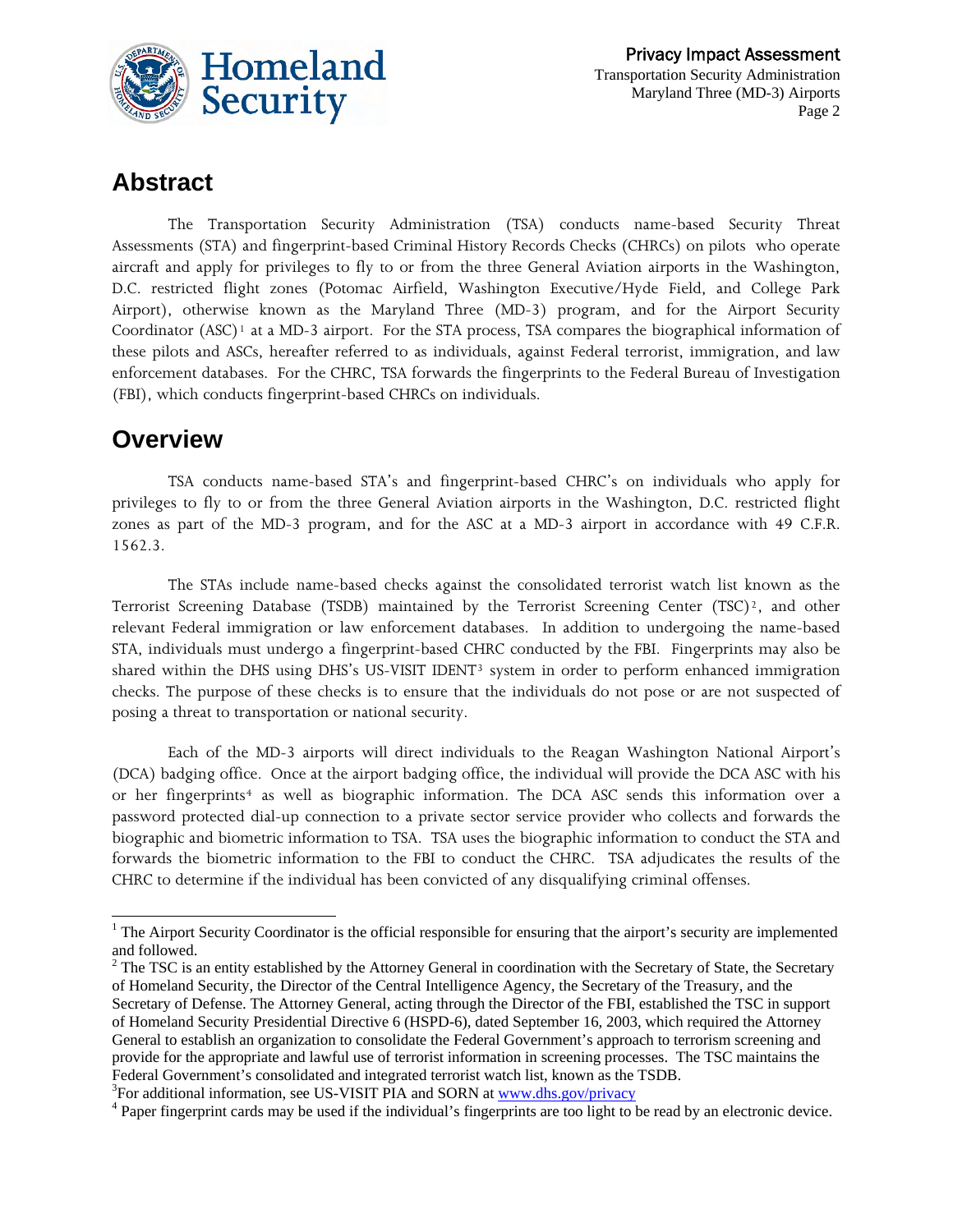

In conducting STAs and CHRCs on these individuals, TSA communicates with private-sector enrollment providers<sup>[5](#page-2-0)</sup>, airport and airline industry personnel, the Federal Bureau of Investigation (FBI) and other Federal, state, and local law enforcement agencies. Because these programs entail a collection of personally identifiable information (PII), the E-Government Act of 2002 requires that TSA conduct a Privacy Impact Assessment (PIA).

# **Section 1.0 Characterization of the Information**

#### **1.1 What information is collected, used, disseminated, or maintained in the system?**

TSA collects the following information in order to conduct STAs and CHRCs: full name (last, first, middle as appearing on a government-issued ID), alias(es), date of birth, Social Security Number (SSN) (voluntary but failure to provide may delay or prevent completion of the STA), home address, phone number, submitting entity (i.e., employer, pilot), fingerprints, and, if applicable, pilot's airmen certificate or student pilot certificate, and pilot's current medical certificate.

# **1.2 What are the sources of the information in the system?**

TSA collects the information from the individuals through private sector service providers, and also collects the results of the STA and CHRC from agencies queried as part of the STA and CHRC.

### **1.3 Why is the information being collected, used, disseminated, or maintained?**

TSA collects the information in order to conduct STAs and CHRCs on individuals and ensure that they do not pose or are not suspected of posing a threat to transportation or national security.

# **1.4 How is the information collected?**

l

Each of the MD-3 airports will direct individuals to the Reagan Washington National Airport's (DCA) badging office. Once at the airport badging office, the individual will provide the DCA ASC with his or her fingerprints<sup>[6](#page-2-1)</sup> as well as biographic information. The DCA ASC sends this information over a password protected dial-up connection to a private sector service provider who collects and forwards the biographic and biometric information to TSA. TSA uses the biographic information to conduct the STA and forwards the biometric information to the FBI to conduct the CHRC. TSA adjudicates the results of the CHRC to determine if the individual has been convicted of any disqualifying criminal offenses.

<span id="page-2-0"></span><sup>&</sup>lt;sup>5</sup> Private sector enrollment providers are the mechanisms through which airports and airlines submit data to TSA for STA and CHRC.

<span id="page-2-1"></span> $6$  Paper fingerprint cards may be used if the individual's fingerprints are too light to be read by an electronic device.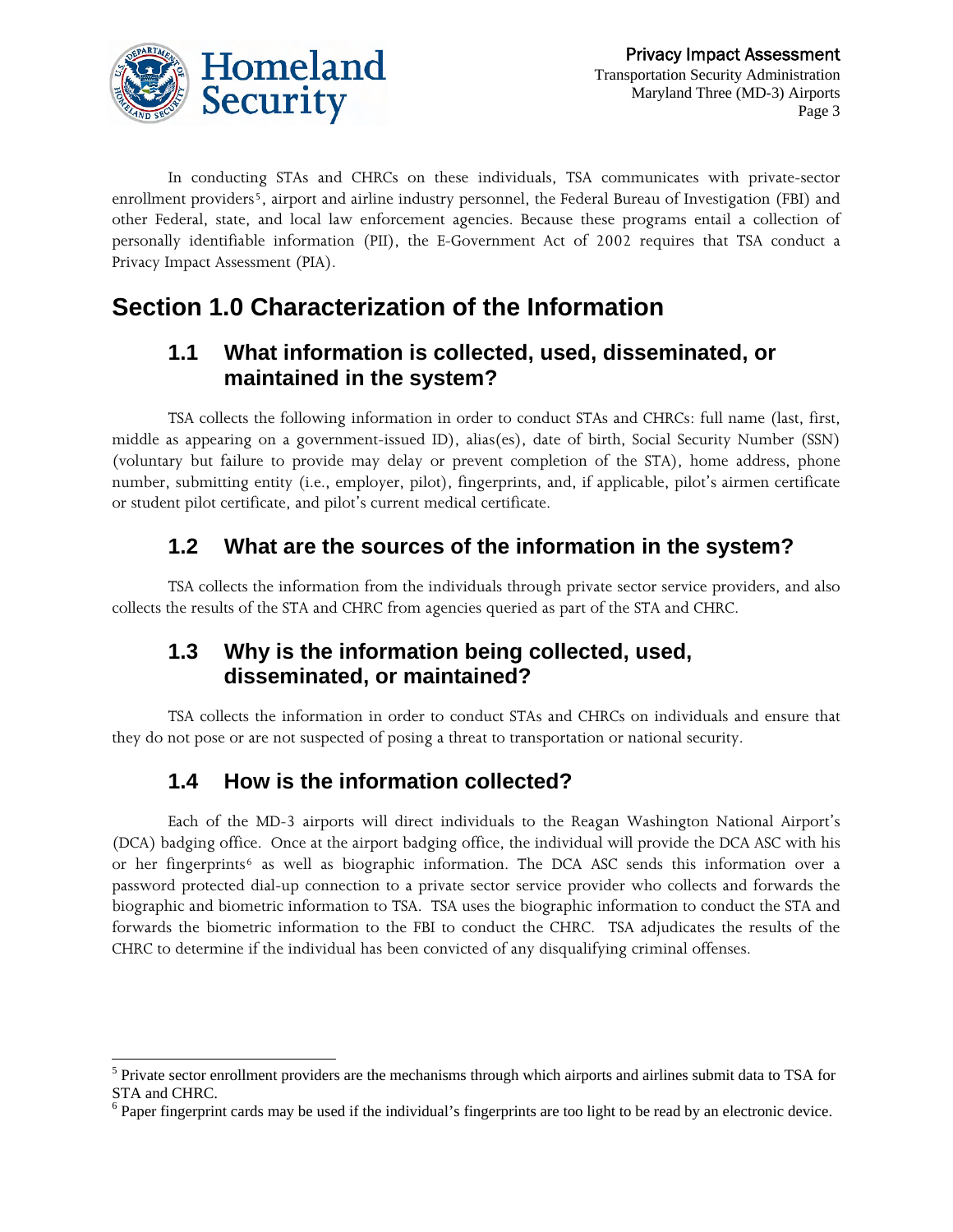

Information will be collected directly from individuals and is presumed to be accurate. As discussed in Section 7.0 of this PIA, individuals who believe they are wrongly identified as posing a threat to transportation or national security will have an opportunity for redress.

#### **1.6 What specific legal authorities, arrangements, and/or agreements defined the collection of information?**

49 U.S.C. §114(f) authorizes TSA to assess threats to transportation and conduct security threat assessments for transportation security personnel. TSA has issued the following regulation governing the MD-3 program: 49 CFR Part 1562. In addition, Federal Aviation Administration (FAA) regulation 14 CFR Part 93 details the enhanced security procedures required for aircraft operators utilizing the MD-3 airports.

#### **1.7 Privacy Impact Analysis: Given the amount and type of data collected, discuss the privacy risks identified and how they were mitigated.**

TSA collects data elements designed to assist in completing the STA and the CHRC. Based on its experience conducting STAs, TSA collects information necessary to match individuals against various databases containing different elements while attempting to reduce the number of false positives and false negatives. TSA also collects contact information so that TSA can communicate with the individual in the event there are any issues requiring redress. Privacy risk includes the potential for loss or unauthorized access to information, which is mitigated by imposing administrative and technical limits on access to the information.

# **Section 2.0 Uses of the Information**

### **2.1 Describe all the uses of information.**

TSA uses the information to conduct STAs and CHRCs on individuals who are subject to TSA requirements for the MD-3 program. The STAs include name-based checks against the TSDB and other relevant Federal immigration and law enforcement databases on a recurring basis so long as the individual has privileges granted under a covered program, and for a year after TSA is notified that the individual's privileges are no longer valid. TSA expects to enroll individuals within the DHS IDENT database for recurring checks against immigration, law enforcement, and terrorism databases.

The purpose of the STA and the CHRC is to ensure that these individuals do not pose or are not suspected of posing a threat to transportation or national security. When necessary, TSA will forward the name of any individual who poses or is suspected of posing a threat to transportation or national security to the appropriate intelligence and/or law enforcement agency or agencies, as described in Section 4 and Section 5 of this PIA. In these cases, the law enforcement and/or intelligence agency analyzes the information, and determines whether the individual poses or is suspected of posing a threat to transportation or national security. The law enforcement and/or intelligence agency will notify TSA of the

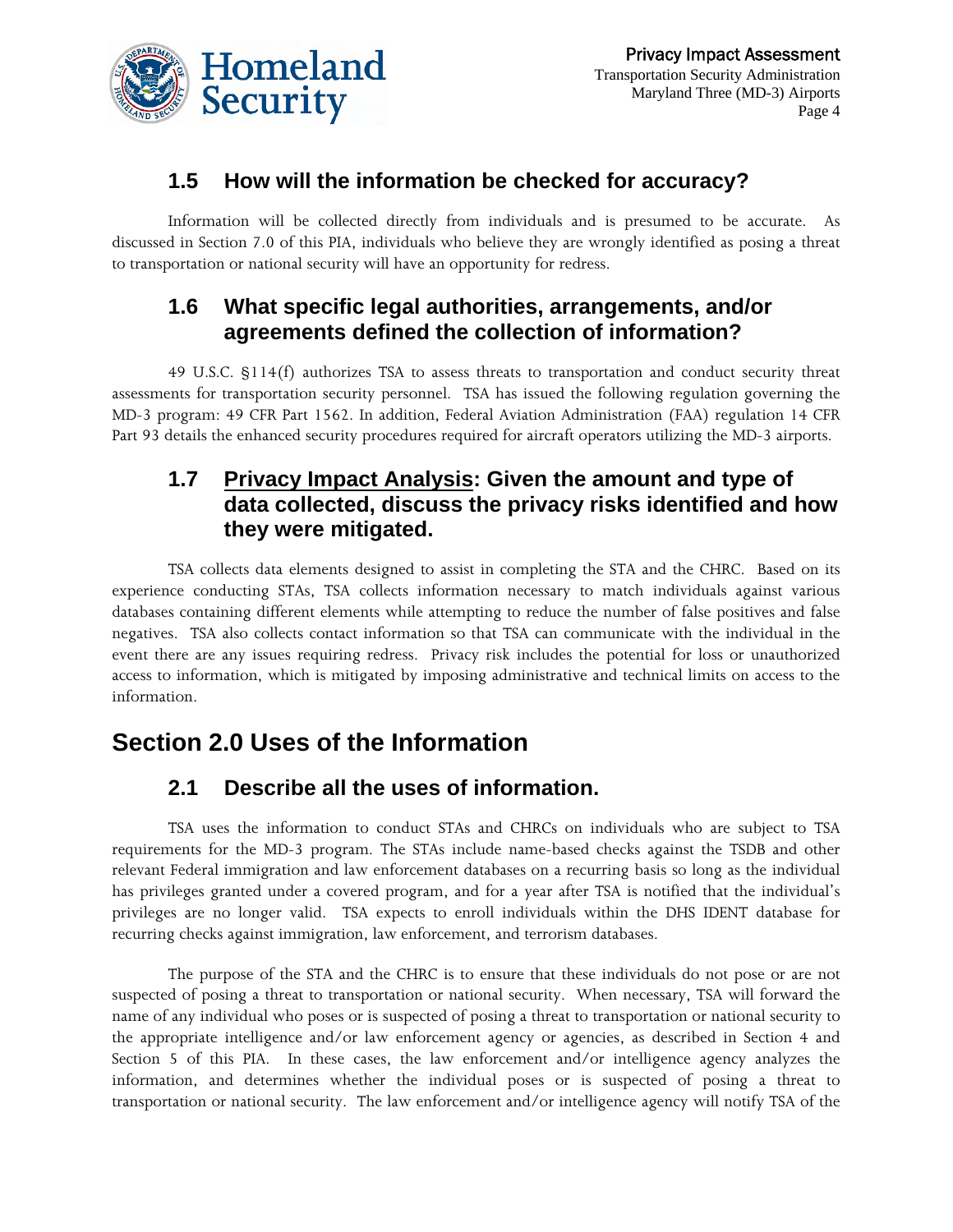

determination so TSA can facilitate an appropriate operational response. Additionally, the law enforcement or intelligence agency may take appropriate action concerning the individual, depending on the information.

### **2.2 What types of tools are used to analyze data and what type of data may be produced?**

The STA and CHRC processes use name-matching and fingerprint-matching tools. The data produced is the matching result.

### **2.3 If the system uses commercial or publicly available data please explain why and how it is used.**

This system does not use commercial data. Publicly available information such as court records may be used on occasion to resolve individual status when criminal or immigration case disposition information is otherwise unavailable.

### **2.4 Privacy Impact Analysis: Describe any types of controls that may be in place to ensure that information is handled in accordance with the above described uses.**

User access is limited to individuals with a need to know the information for purposes of the program or to conduct the STA. The risk of collecting inaccurate information is minimized because individuals directly provide their information and are therefore likely to provide accurate information. The impact of inaccurate information is also minimized because individuals who feel they have been wrongly identified as a security threat can pursue redress through TSA allowing for additional review of the completeness and accuracy of the information (See Section 7.0 of this PIA).

# **Section 3.0 Retention**

# **3.1 What information is retained?**

TSA retains the biographic and fingerprint information noted in Section 1.1, as well as the results of the STA and CHRC checks.

# **3.2 How long is information retained?**

TSA will retain the data in accordance with the National Archives and Records Administration (NARA) records schedule approved March 8, 2007. The approved NARA schedule contains the following dispositions:

TSA will delete/destroy the individual's information one year after TSA is notified that an individual's privilege granted based upon the STA/CHRC is no longer valid. In addition, information for those individuals who may originally have appeared to be a match to a government watch list, but are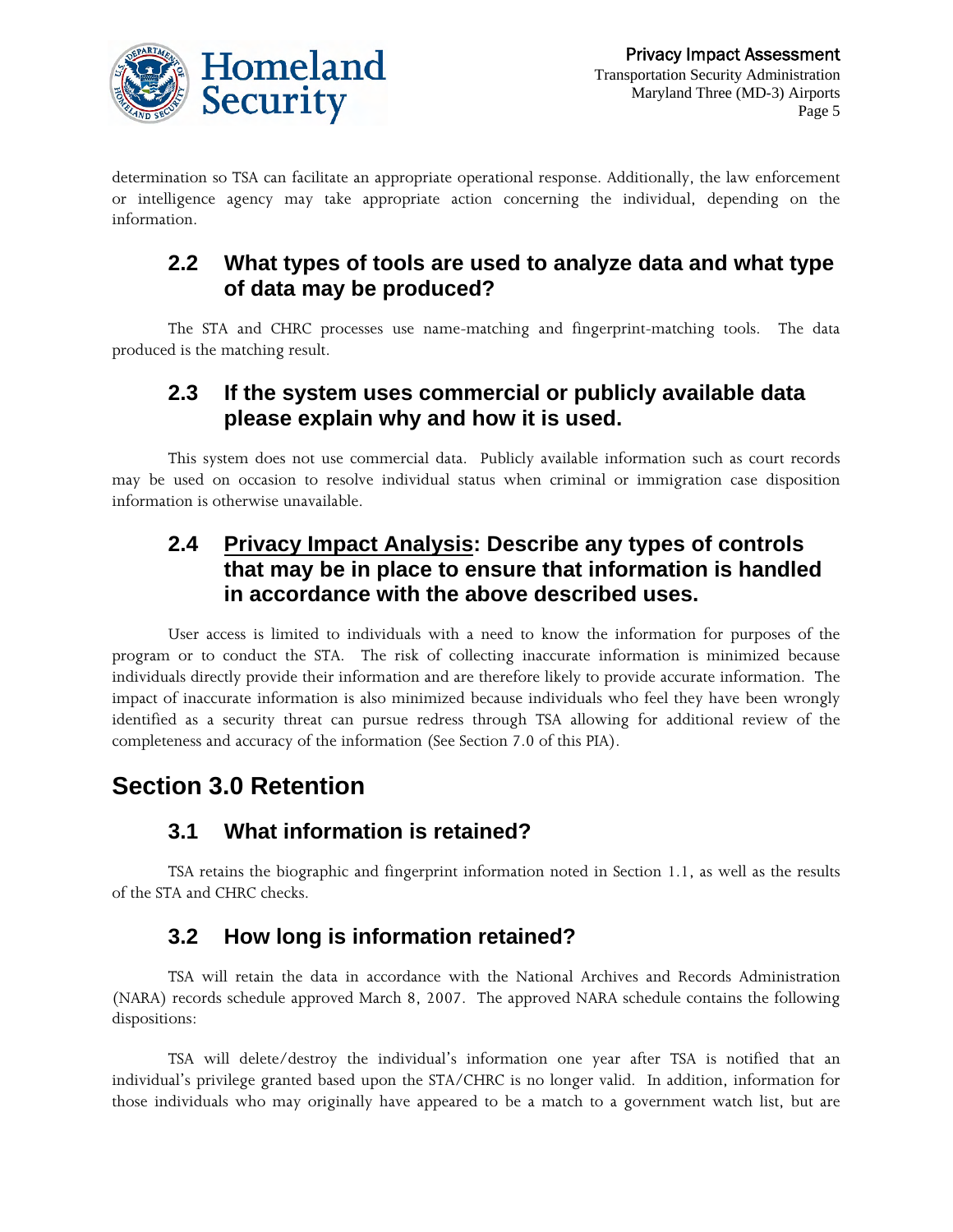

subsequently cleared as not posing a threat to transportation or national security, will be deleted/destroyed seven years after completion of the STA/CHRC, or one year after any privilege granted based on the STA/CHRC is no longer valid, whichever is longer.

Information on individuals that are actual matches to a government watch list or otherwise pose a threat to transportation or national security will be deleted/destroyed ninety-nine years after completion of the STA/CHRC, or seven years after TSA learns that the individual is deceased, whichever is shorter.

### **3.3 Has the retention schedule been approved by the component records officer and the National Archives and Records Administration (NARA)?**

Yes, it was approved on March 8, 2007.

### **3.4 Privacy Impact Analysis: Please discuss the risks associated with the length of time data is retained and how those risks are mitigated.**

TSA will retain these records in accordance with the records retention schedule approved by NARA. TSA will maintain these records according to the schedule as reference materials for current and future checks involving the individual. Data retained for any length of time is subject to data security risks that are mitigated as described elsewhere in this PIA. There are no particular risks associated with the records retention schedule for this program.

# **Section 4.0 Internal Sharing and Disclosure**

### **4.1 With which internal organization(s) is the information shared, what information is shared and for what purpose?**

Information will be shared within DHS with those officials, employees, and contractors who have a need for the information in the performance of their duties. In the ordinary course, it is expected that information will be shared with the Office of Transportation Threat Assessment and Credentialing (TTAC), Office of Intelligence (OI) in the event of a match or possible match, Office of Chief Counsel (OCC) for enforcement action or other investigation, Office of Security Operations (OSO) for operational response, and the Office of Transportation Security Network Management (TSNM) for program management. Information may also be shared with the TSA Office of Civil Rights and Civil Liberties, TSA Privacy Office, TSA Ombudsman, and TSA Legislative Affairs to respond to complaints or inquiries. All information will be shared in accordance with the provisions of the Privacy Act, 5 U.S.C. § 552a. It is also expected that information will be shared with U.S. Immigration & Customs Enforcement (ICE) and U.S. Citizenship & Immigration Service (USCIS) for immigration issues.

TSA expects to share fingerprints and associated biographic information with IDENT. Further information about IDENT can be found in the IDENT PIA and System of Records Notice (SORN) published by US-VISIT and publicly available on the DHS website [\(www.dhs.gov/privacy\)](http://www.dhs.gov/privacy).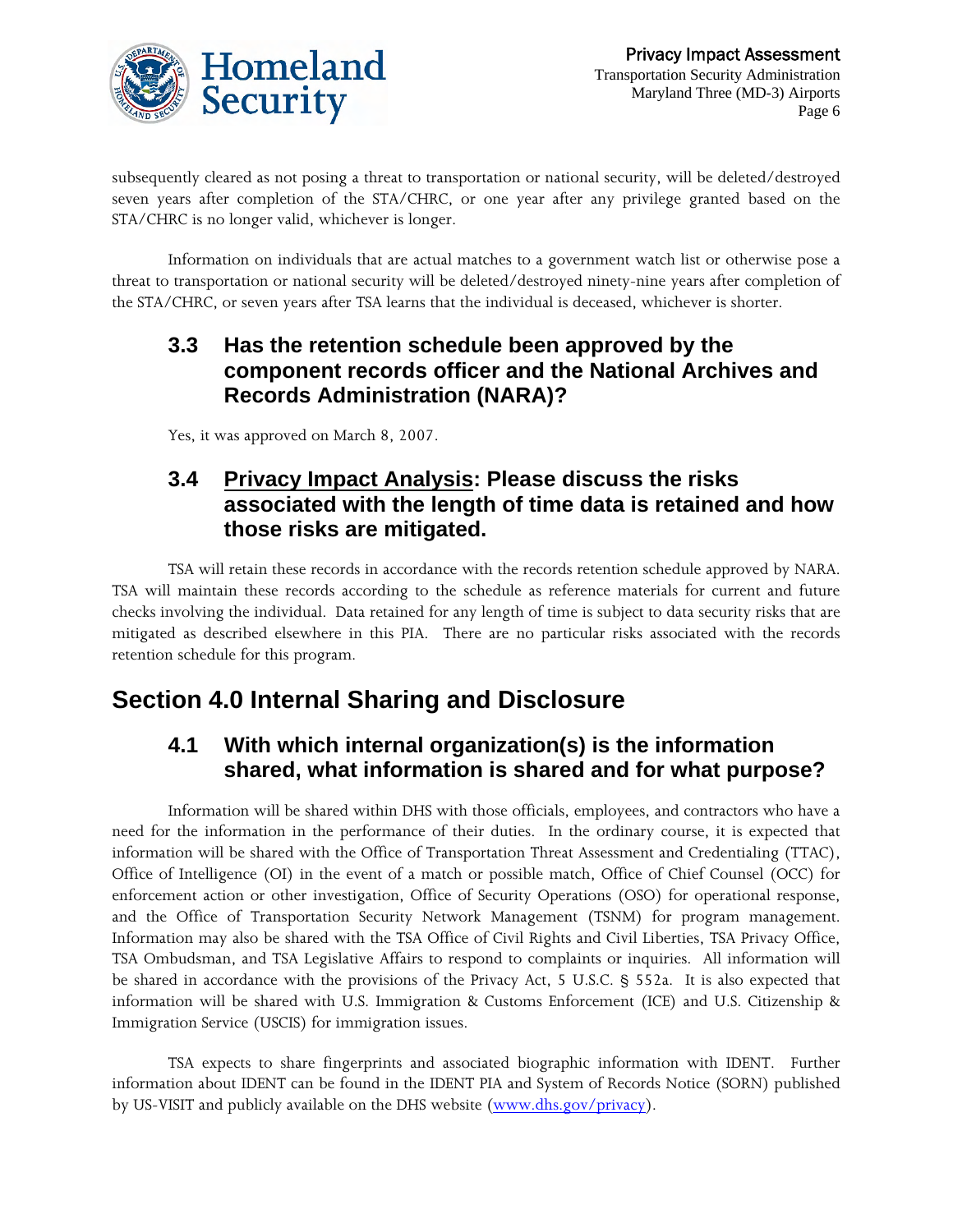

### **4.2 How is the information transmitted or disclosed?**

Depending on the urgency, information may be transmitted electronically, in person, in paper format, via facsimile, or by telephone. In most cases, the data will be shared within DHS on the encrypted DHS information technology (IT) network.

### **4.3 Privacy Impact Analysis: Considering the extent of internal information sharing, discuss the privacy risks associated with the sharing and how they were mitigated.**

Information is shared internally with those DHS employees and officials, including contractors, who have a need for the information in the performance of their duties. Privacy risks that personal information may be disclosed to unauthorized individuals is minimized using a set of layered privacy safeguards that include physical, technical, and administrative controls to protect personal information in the automated system, appropriate to its level of sensitivity.

# **Section 5.0 External Sharing and Disclosure**

### **5.1 With which external organization(s) is the information shared, what information is shared, and for what purpose?**

The information will be shared with private sector service providers who collect and forward individual information to TSA. Employers and individuals assigned to airport security offices may also have access to the information if the data is filtered through their operations. The information will be shared with the Terrorist Screening Center (TSC) to resolve potential watch list matches. TSA also may share the information it receives with Federal, State or local law enforcement or intelligence agencies or other organizations, in accordance with the routine uses identified in the applicable Privacy Act SORN, DHS/TSA 002, Transportation Security Threat Assessment System (TSTAS). This SORN was last published in the Federal Register on November 8, 2005, and can be found at 70 FR 67731-67735.

**5.2 Is the sharing of personally identifiable information outside the Department compatible with the original collection? If so, is it covered by an appropriate routine use in a SORN? If so, please describe. If not, please describe under what legal mechanism the program or system is allowed to share the personally identifiable information outside of DHS.** 

The private sector service providers have a Memorandum Of Understanding (MOU) with TSA with respect to the sharing of this information. All sharing of information outside of DHS is covered by the above referenced SORN.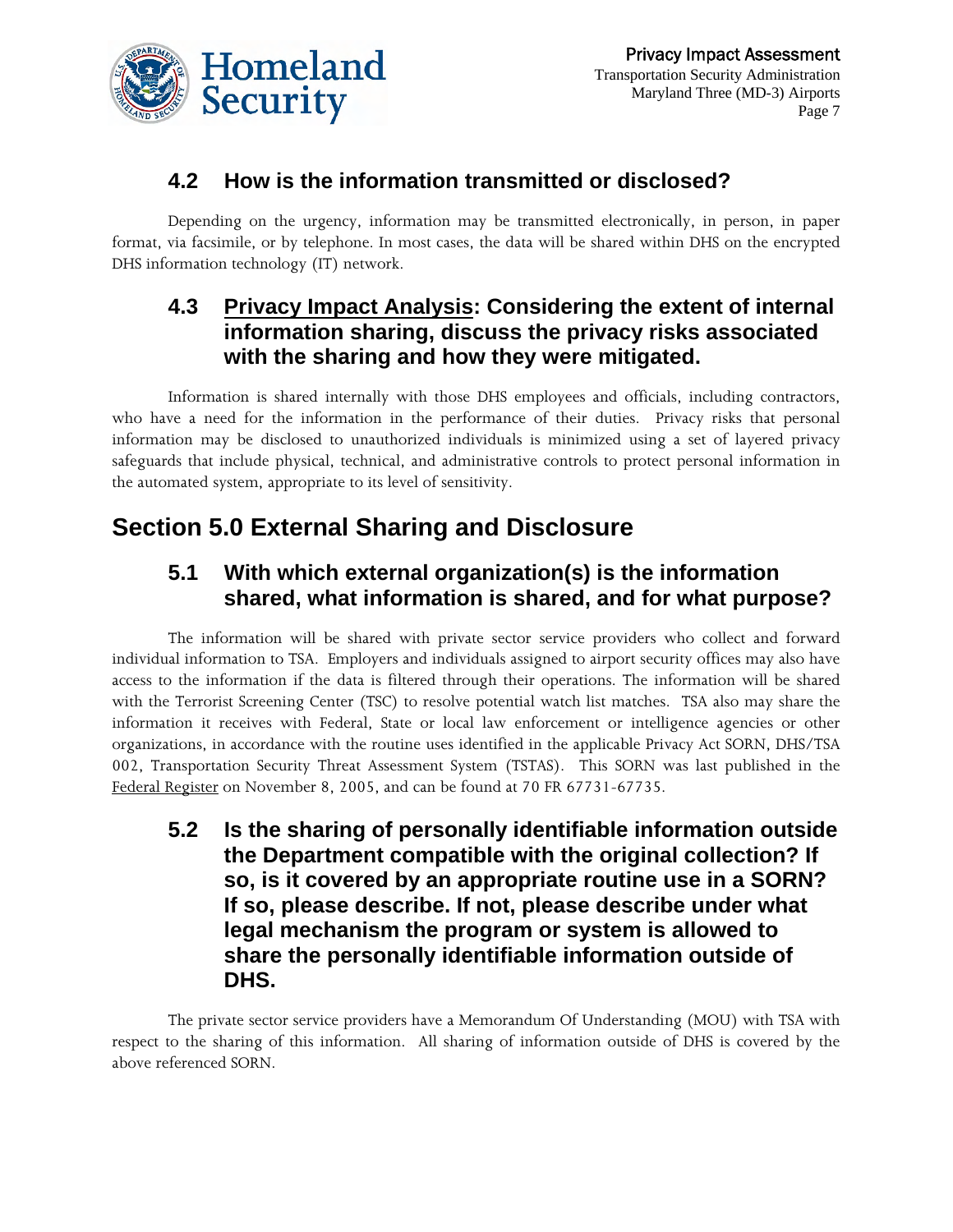

# **5.3 How is the information shared outside the Department and what security measures safeguard its transmission?**

Depending on the recipient and the urgency of the request or disclosure, the information may be transmitted or disclosed telephonically, electronically via a secure data network, via a secure facsimile or via password-protected electronic mail.

### **5.4 Privacy Impact Analysis: Given the external sharing, explain the privacy risks identified and describe how they were mitigated.**

TSA will share this information under the applicable provisions of the SORN and the Privacy Act. By limiting the sharing of this information to those who have an official need to know the information, TSA is mitigating any attendant privacy risks.

# **Section 6.0 Notice**

### **6.1 Was notice provided to the individual prior to collection of information?**

A TSA Privacy Act Statement (see Appendix A) is provided to individuals at the time they submit their information to the appropriate entity as described in Section 1.4. The publication of this PIA and the applicable SORN, DHS/TSA 002, Transportation Security Threat Assessment System, also serves to provide public notice of the collection, use and maintenance of this information.

### **6.2 Do individuals have the opportunity and/or right to decline to provide information?**

Yes, the collection of information is voluntary. The individual is notified that they have an opportunity and/or right to decline to provide the identifying information requested. However, failure to provide the requested information may result in TSA being unable to determine whether an individual poses a threat to transportation or national security, which will result in a denial of privileges for the applicable program for which the individual applied.

### **6.3 Do individuals have the right to consent to particular uses of the information? If so, how does the individual exercise the right?**

No.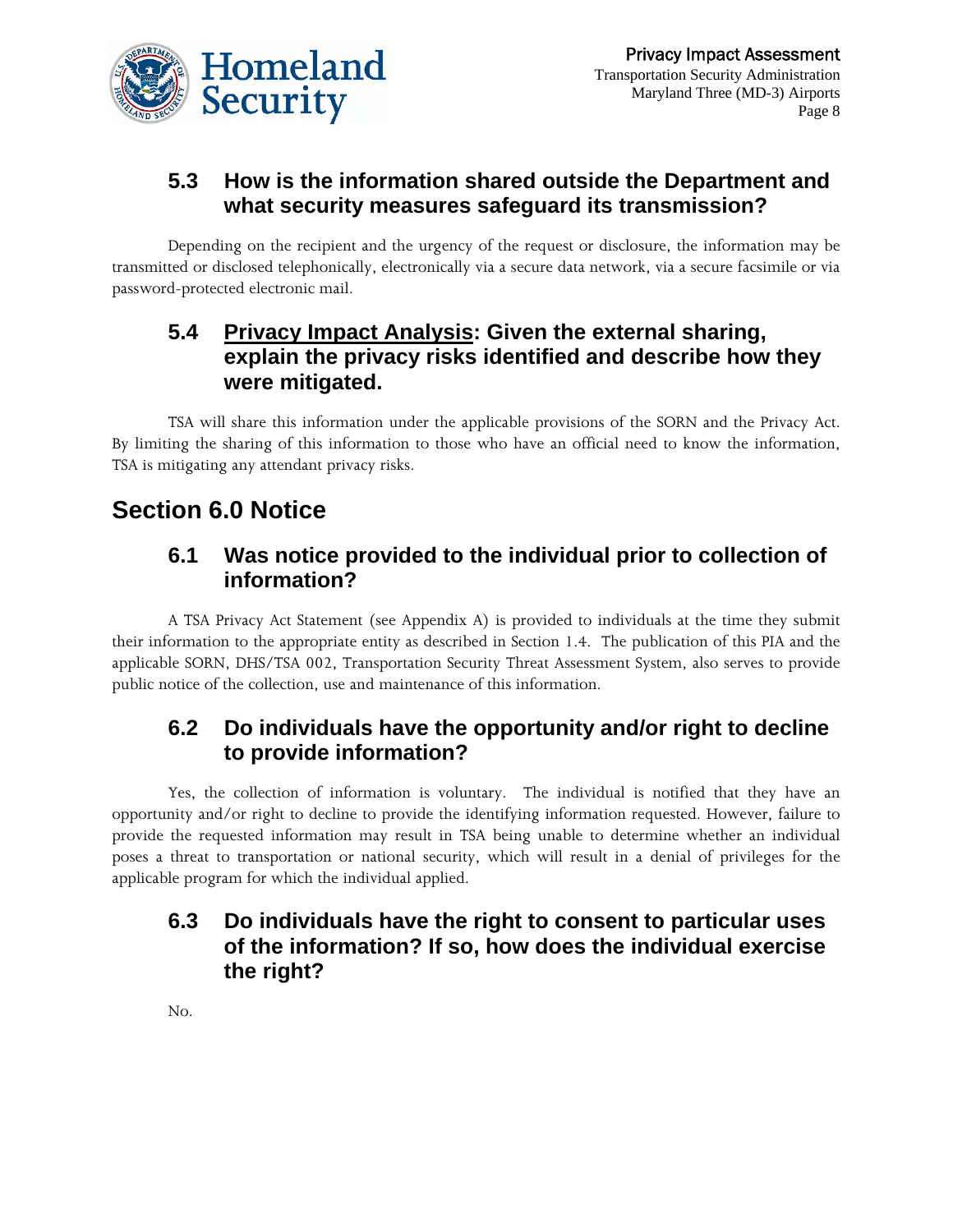

### **6.4 Privacy Impact Analysis: Describe how notice is provided to individuals, and how the risks associated with individuals being unaware of the collection are mitigated.**

TSA is collecting information provided by the individual to accurately conduct the STA and CHRC. Individuals are provided with notice that enables them to exercise informed consent prior to disclosing any information to TSA, and an individual always has the right to refuse to provide information.

# **Section 7.0 Access, Redress and Correction**

#### **7.1 What are the procedures that allow individuals to gain access to their information?**

Individuals may request releasable information by submitting a Freedom of Information Act/Privacy Act (FOIA/PA) request to TSA in writing by mail to the following address:

> Transportation Security Administration Freedom of Information Act Office, TSA-20 11th Floor, East Tower 601 South 12th Street Arlington, VA 20598-6020

FOIA/PA requests may also be submitted by fax at 571-227-1406 or by or by email at FOIA.TSA@dhs.gov. The FOIA/PA request must contain the following information: full name, address and telephone number, and email address (optional). Please refer to the TSA FOIA web site [\(http://www.tsa.gov/research/foia/index.shtm](http://www.tsa.gov/research/foia/index.shtm)).

In addition, individuals may amend their records through the redress process as explained in paragraph 7.2 below.

### **7.2 What are the procedures for correcting inaccurate or erroneous information?**

In the event that any information is erroneous and/or an individual would like to appeal the adjudication decision, TSA provides a redress process.

For correction of criminal history records, the individual must notify the ASC at the appropriate MD-3 airport in writing of his or her intent to correct any information believed to be inaccurate within 30 days of being advised of disqualifying information. The individual may request a copy of his or her criminal record from TTAC by submitting a written request to the address listed below. The individual is responsible for correcting information by contacting the law enforcement jurisdiction responsible for the information. The individual must submit all applicable information to TTAC within 45 days of the date when he or she notified their employer or ASC of their intent to correct the record. TSA will accept a copy of the revised FBI record or certified true copy of the information from the appropriate court or law enforcement agency. All documentation should be mailed to: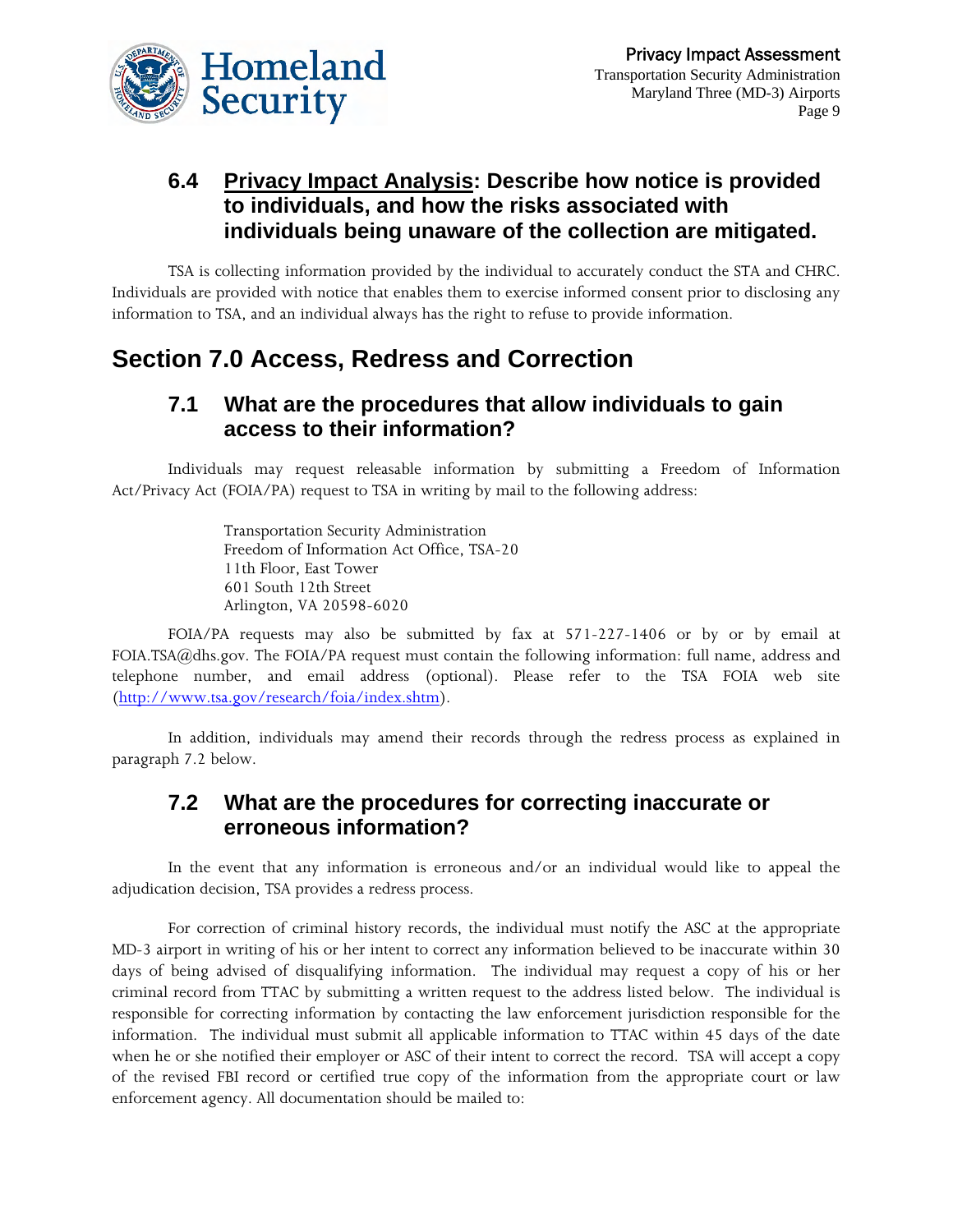

Transportation Security Administration Office of Transportation Threat Assessment and Credentialing Attention: Aviation Programs (TSA-19) 601 12th Street South Arlington, VA 20598-6019

When individuals are disqualified as a result of the CHRC or immigration check, TSA provides written instructions as to how the individual may appeal the determination. If the individual can show that the disposition (or charge) does not fit within the disqualifying offense criteria set forth in the regulation, he or she will be approved. In addition, if the individual obtains a corrected criminal history record, and can show that corrected disposition or charge no longer falls under the disqualifying offense category, he or she will be approved.

If the individual believes he or she has been wrongly identified as a security threat based upon the STA, he or she will be given the opportunity to contact TTAC (at the address above) to address their concerns. Redress based on the STA will be handled on a case-by-case basis due to the classified and/or security sensitive information that may be involved. TSA will provide information on which the determination was based to the individual to the extent permitted by law. There may be items that are classified or sensitive security information that TSA cannot release. For the name-based STA, TSA will be the final adjudicator.

# **7.3 How are individuals notified of the procedures for correcting their information?**

TSA sends all adverse notifications directly to the individuals in writing, by either letter or facsimile. At the time of an adverse notification to an individual, TSA includes the appropriate procedures (see 7.2 above) for redress and correction of information.

#### **7.4 If no formal redress is provided, what alternatives are available to the individual?**

A redress process is provided for individuals who believe that they have been wrongfully denied the ability to avail themselves of the MD-3 program privileges.

#### **7.5 Privacy Impact Analysis: Please discuss the privacy risks associated with the redress available to individuals and how those risks are mitigated.**

Individuals may request access to or correction of their personal information pursuant to the redress process described in 7.2 and pursuant to the Freedom of Information Act and Privacy Act of 1974. Privacy risks associated with redress include the collection of additional information on the individual. Risks are mitigated by handling the information in the same way other data associated with the STA and CHRC processes are handled.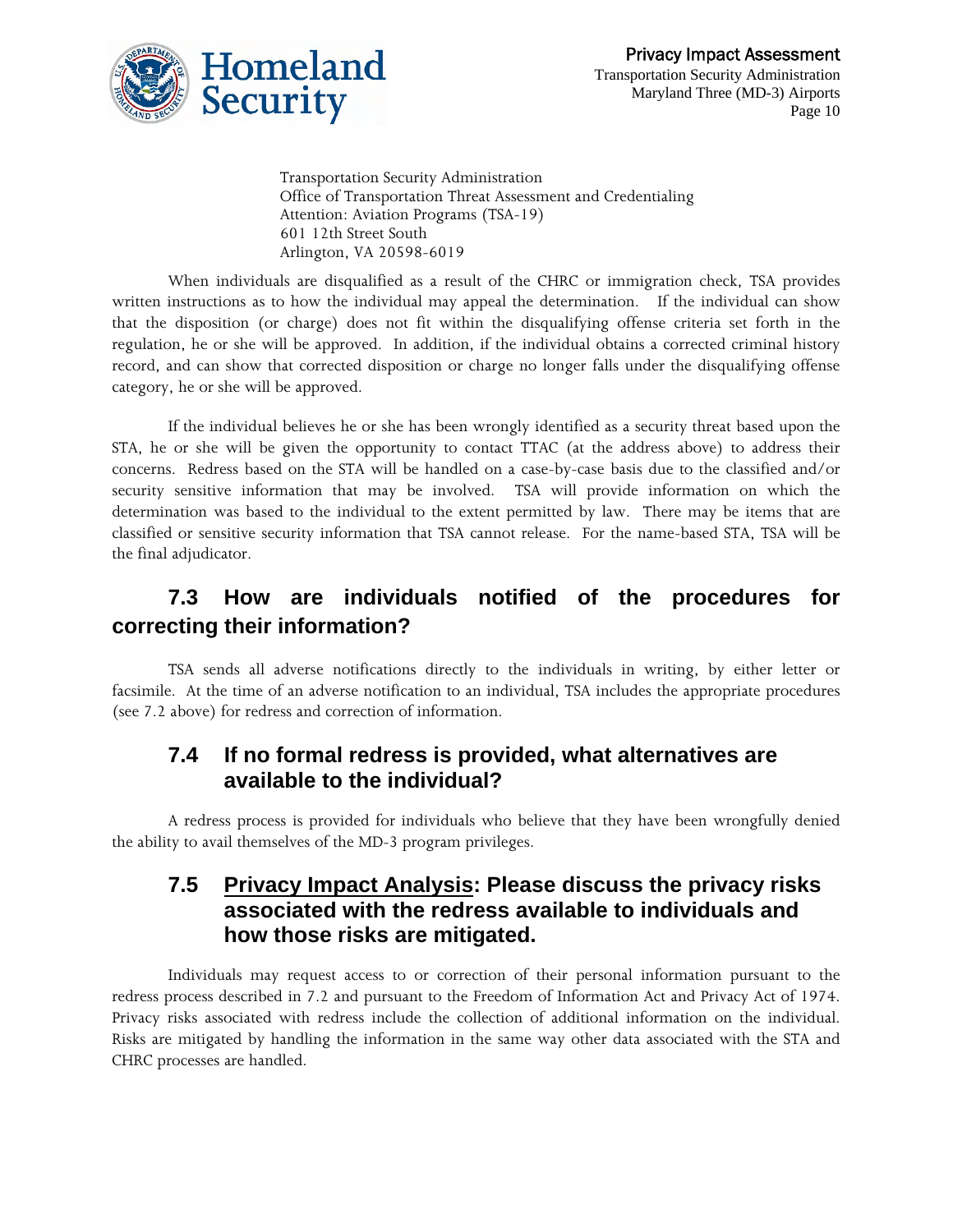

# **Section 8.0 Technical Access and Security**

#### **8.1 What procedures are in place to determine which users may access the system and are they documented?**

Access to the systems is only provided to users with a need to know. Those requiring access must meet security requirements and obtain approval from the system administrator before gaining access to the system. System administrators, security administrators, IT specialists, vetting operators and analysts have access to the system in order to perform their duties in managing, upgrading, and using the system. Rolebased access controls are employed to limit the access of information by different users and administrators based on the need to know. TSA also employs processes to enforce separation of duties to prevent unauthorized disclosure or modification of information. No unauthorized users are permitted access to system resources. Strict adherence to access control policies is automatically enforced by the system in coordination with and through oversight by TSA security officers.

# **8.2 Will Department contractors have access to the system?**

Yes. Contractors who are hired to perform many of the IT maintenance and security monitoring tasks have access to the systems in order to perform their official duties. Strict adherence to access control policies is automatically enforced by the system in coordination with and through oversight by TSA IT Security Officers. Additionally, the TSA may use contract adjudicators to review criminal history and STA information. All contractors performing this work are subjected to requirements for suitability and a background investigation as required by TSA Management Directive 1400.3, TSA Information Security Policy.

### **8.3 Describe what privacy training is provided to users either generally or specifically relevant to the program or system?**

All government and contractor personnel are required to complete on-line DHS privacy training, which includes a discussion of Fair Information Practices (FIPs) and instructions on handling PII in accordance with FIPs and DHS privacy policies. Compliance with this requirement is audited monthly by the TSA Privacy Officer. In addition, security training is provided which helps to raise the level of awareness for protecting personal information being processed. All IT security training is reported as required in the Federal Information Security Management Act of 2002, Pub.L.107-347 (FISMA). Individuals accessing the system must have any necessary background investigations and/or security clearances for access to sensitive information or secured facilities based on TSA security policies and procedures.

### **8.4 Has Certification & Accreditation been completed for the system or systems supporting the program?**

Yes. Information in TSA's IT systems is safeguarded in accordance with FISMA, which establishes government-wide computer security and training standards for all persons associated with the management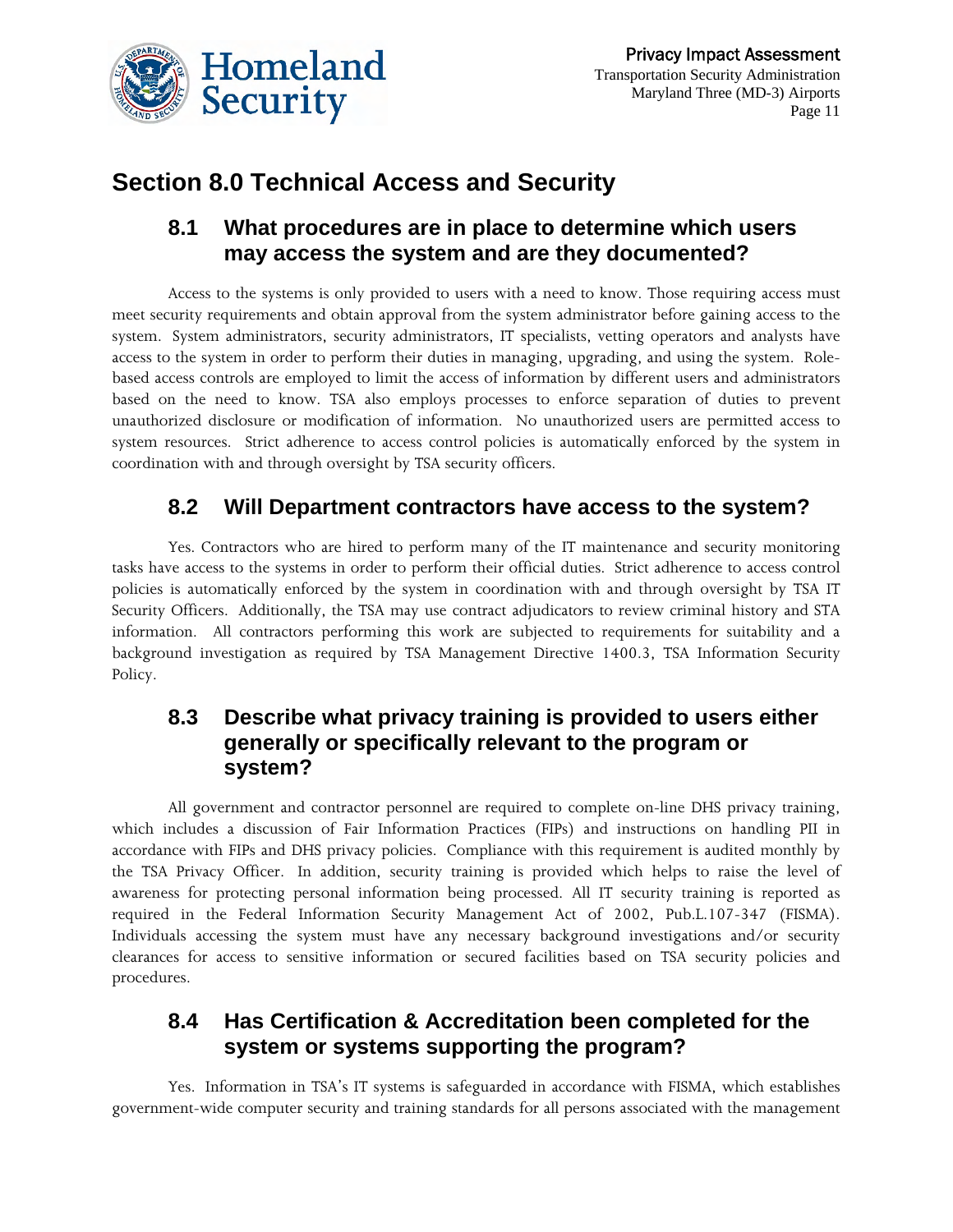

and operation of Federal computer systems. The TSA systems associated with this PIA are operating on the authority of the Designated Accrediting Authority (DAA). Certification and Accreditation for the Crew Vetting Program (CVP[7](#page-11-0)) as received on March 1, 2007.

# **8.5 What auditing measures and technical safeguards are in place to prevent misuse of data?**

TSA system logs are audited annually to ensure no unauthorized access has taken place. All IT systems are audited for IT security policy compliance and technical vulnerability by the TSA IT Security Office. Through a defense in-depth strategy, TSA will ensure the confidentiality, integrity and availability of the data. Use of firewalls, intrusion detection systems, virtual private networks, encryption, access controls, identity management and other technologies ensures that this program complies with all DHS Security requirements.

### **8.6 Privacy Impact Analysis: Given the sensitivity and scope of the information collected, as well as any information sharing conducted on the system, what privacy risks were identified and how do the security controls mitigate them?**

Data on the system is secured in accordance with applicable Federal standards. Security controls are in place to protect the confidentiality, availability, and integrity of personal data, including role-based access controls that enforce a strict need to know policy. Physical access to the system is strictly controlled with the use of a DHS access badge. The system is housed in a controlled computer center within a secure facility. In addition, administrative controls, such as periodic monitoring of logs and accounts, help to prevent and/or discover unauthorized access. Audit trails are maintained and monitored to track user access and unauthorized access attempts.

# **Section 9.0 Technology**

# **9.1 What type of project is the program or system?**

The programs assessed in this PIA are operational programs.

### **9.2 What stage of development is the system in and what project development lifecycle was used?**

The programs assessed in this PIA underwent a regulatory rule-making process including notice to the public and evaluation of comments. The IT programs utilized in this PIA were developed using the System Development Life Cycle and are currently in the Operations and Maintenance phase.

<span id="page-11-0"></span>l  $7$  The CVP platform is the "system" that processes STAs for crew members. It also supports STAs for Airport Badge and Credential Holders (see PIA dated June 2, 2008.)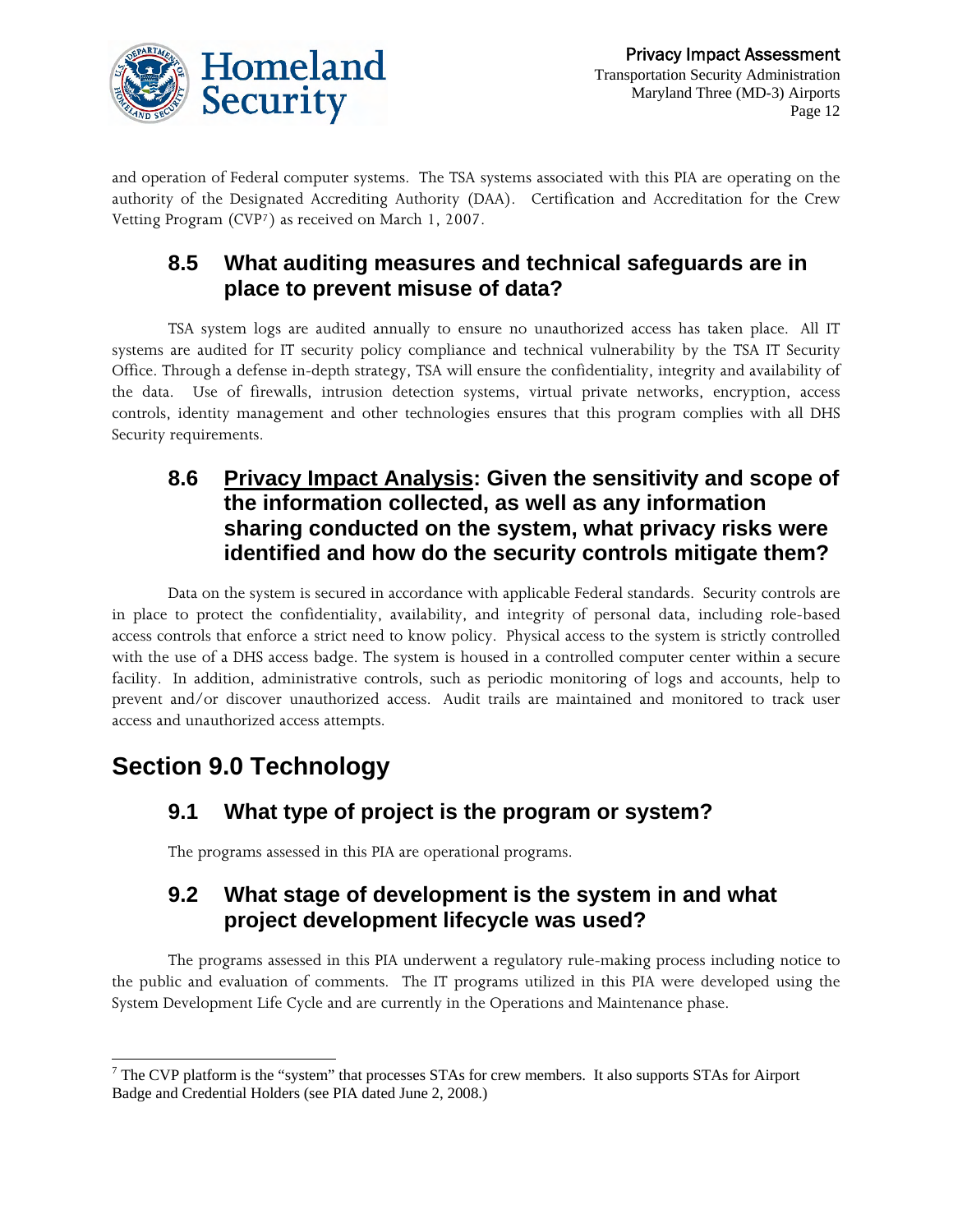

#### **9.3 Does the project employ technology which may raise privacy concerns? If so please discuss their implementation.**

No.

# **Responsible Officials**

Erik Jensen, Assistant General Manager, General Aviation

Transportation Sector Network Management

Transportation Security Administration

# **Approval Signature**

Original signed copy on file with the DHS Privacy Office

John Kropf Acting Chief Privacy Officer Department of Homeland Security